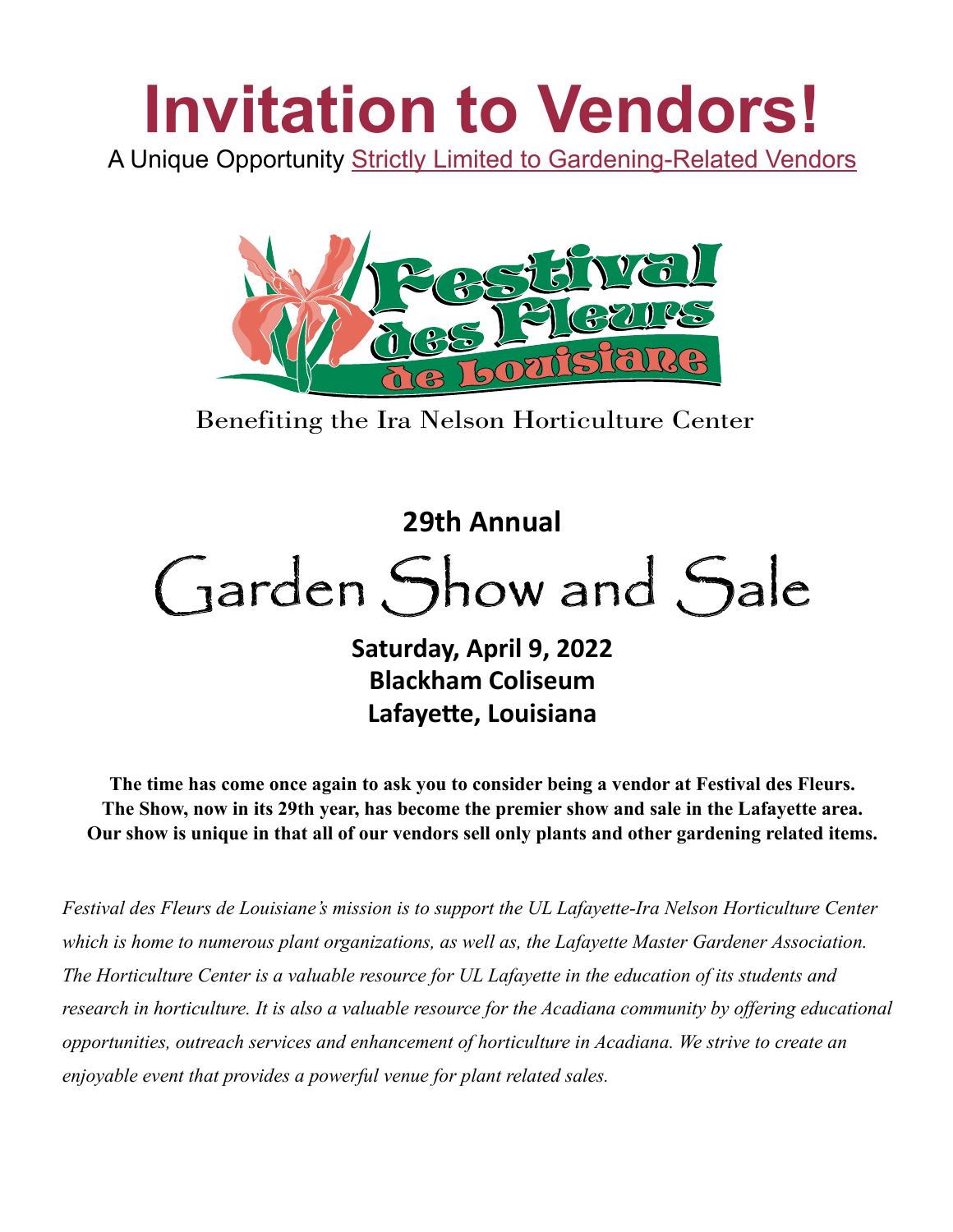## **Show Information and Participation**

- Blackham Coliseum, 2330 Johnston Street
- Saturday, April 9, 8:00 a.m. to 4:00 p.m.
- Featuring displays by gardening societies, sales booths, children's activities, special drawings and horticulture demonstrations

### **Sales**

- Vendor retains 100% of sales
- Vendor is responsible for applicable licenses and taxes

## **Booth Space (Inside or Outside Coliseum)**

#### **Inside Coliseum:**

- Each inside booth space measures 10 feet x 10 feet
- Cost: \$130.00 each
- Booth space includes a 6' skirted table, 2 chairs, and a company name sign
- Additional skirted tables are provided for an additional \$17.00
- Electricity is provided for an additional \$25.00
- You are welcome to bring any type of props, plant racks, tables, chairs, etc. to use in your space, but they must fit within the booth space boundary.
- **No items will be allowed to extend beyond the booth boundary!** If you have more items than can fit in a 10' x 10' space, please purchase additional booths!

#### ✴*Booth Spaces are offered on first-come-first-serve basis.* ✴*Deadline for accepting application: March 25, 2022* ✴*Full refund for cancellations must be made in writing before March 25, 2022*

#### **Outside Coliseum:**

- Each outside booth space measures 12 feet x 12 feet
- Cost: \$80.00 each
- You are welcome to bring any type of props, tents, plant racks, tables, chairs, etc. to use in your space, but they must fit within the booth space boundary.
- **No items will be allowed to extend beyond the booth boundary!** If you have more items than can fit in a 12' x 12' space, please purchase additional booths!
- ✴*Booth Spaces are offered on first-come-first-serve basis.*
- ✴*Deadline for accepting application: March 25, 2022*
- ✴*Full refund for cancellations must be made in writing before March 25, 2022*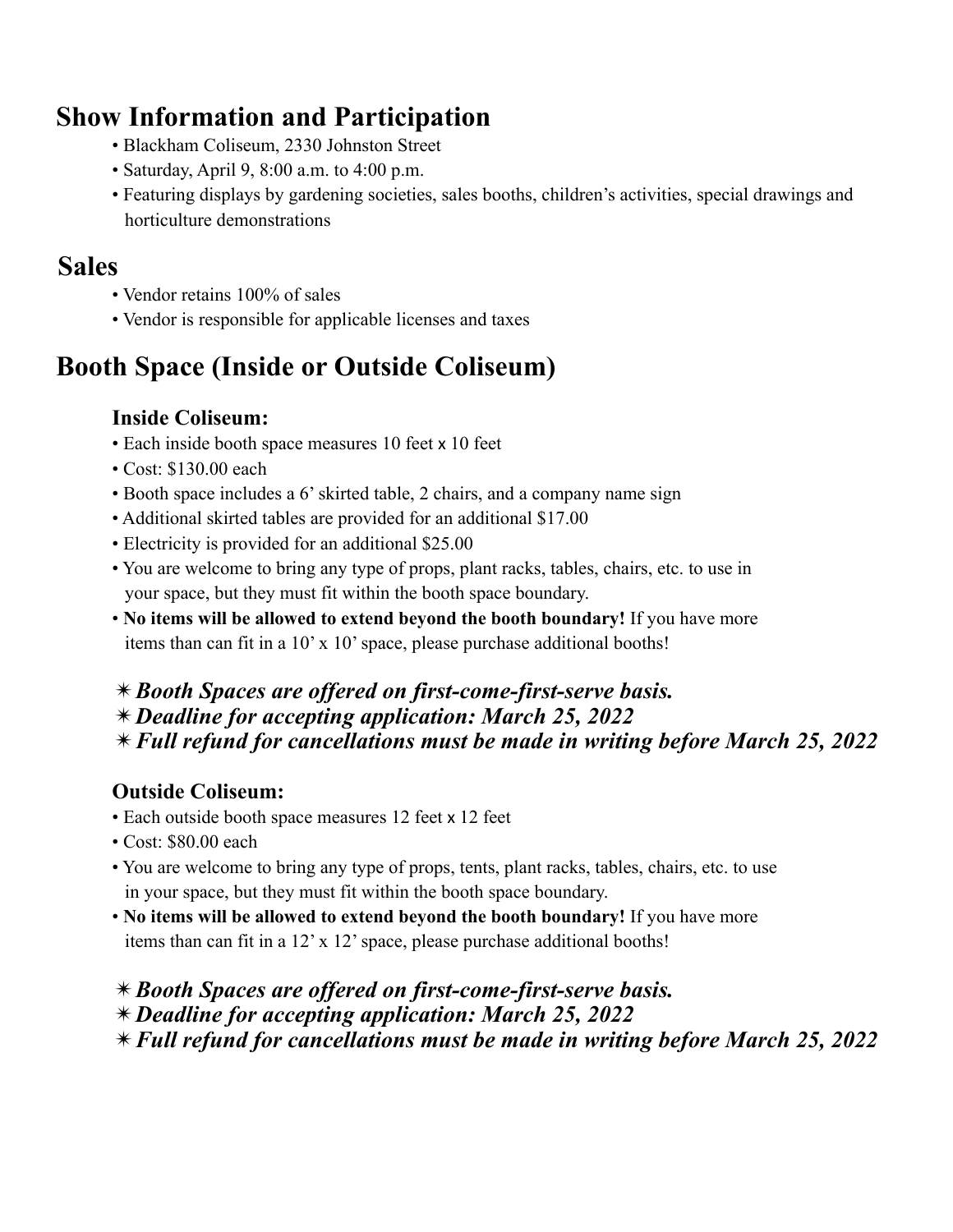### **Set-Up and Take Down**

- Set up Friday, April 8, 12:00 p.m. 8:00 p.m.
- Show hours are Saturday, 8:00 a.m. to 4:00 p.m.
- Saturday, April 9, only carry-in items will be allowed to be brought in.
- No vehicles allowed in coliseum.
- Vendors can use the rear of coliseum to unload.
- Break down is 4:00 p.m., so please do not dismantle your booths before 4:00 p.m.!
- Bring your own carts, wagons, dollies, etc. for set-up.
- No carts will be provided by the show committee.
- Refrain from hauling items to your booth for replenishing during show hours.
- Hallway doors located around coliseum are fire exits and can not be propped opened by vendors during show hours to bring in more items. Purchase adequate booth space to avoid this issue.
- Vendors cannot drive into the coliseum, but can drive to the front of the coliseum to unload on the concrete and at the rear of the coliseum where the roll-up door is located. On show day, no parking will be allowed in front of the coliseum.

#### **Vendor Badges**

- Vendors will be given two badges per booth space, unless more are requested.
- Badges must be worn to gain entry into the show.

#### **Admission**

Admission to the show is \$5.00 for adults, children 12 and under are free.

#### **Security**

- Security will be provided Friday night.
- Every reasonable effort will be made to prevent loss.
- Neither the Festival des Fleurs nor Show Committee is responsible for any losses or damage.

#### **Parking**

Vendors are asked to please not park vehicles and trailers near entrance and exit doors. Please park some distance away from these areas and leave these prime parking spaces for our visitors purchasing your items.

#### **RV Overnight Parking**

includes electricity and water hook-up – \$20.00 per night.

#### **Contact Us**

If you have any questions or need additional information, please call Billy Welsh at 337-482-5339 or e-mail welsh@louisiana.edu